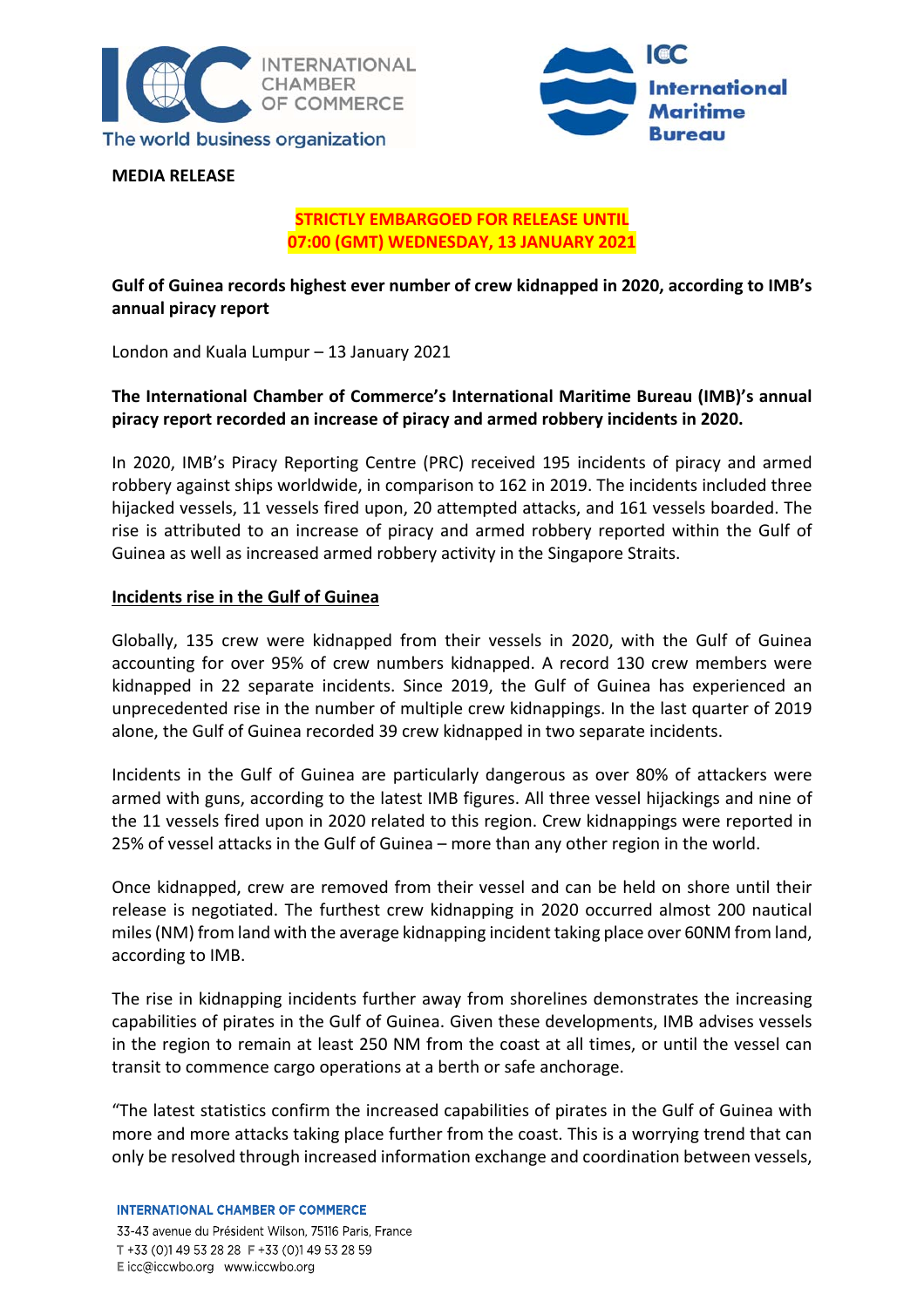



## The world business organization

reporting and response agencies in the Gulf of Guinea Region. Despite prompt action by navies in the region, there remains an urgent need to address this crime, which continues to have a direct impact on the safety and security of innocent seafarers," said Michael Howlett, Director of the ICC International Maritime Bureau.

# **Singapore Straits**

The increase in incidents against vessels underway within the Singapore Straits has continued since Q4 2019, with 23 incidents reported for 2020. Vessels were boarded in 22 of the 23 incidents. Although considered low level – i.e aimed at armed theft from the vessel – and tend to take place in the hours of darkness, one crew was injured, another taken hostage and two threatened during these incidents. Knives were reported in at least 14 incidents.

## **Indonesia**

Armed robbery reports in Indonesia remained consistent with 26 low-level incidents reported in 2020, in comparison to 25 in 2019. Vessels continue to be boarded while anchored or berthed at Indonesian ports with two crew taken hostage and two threatened in 2020. The continued efforts of the Indonesian Marine Police are credited for maintaining the reduced levels of reported incidents.

## **Another year without incident in Somalia, but crew must maintain vigilance**

The IMB PRC received zero incidents of piracy and armed robbery in 2020 for Somalia. While there were no recorded incidents, the IMB PRC warns that Somalia pirates continue to possess the capacity to carry out attacks in the Somali basin and wider Indian Ocean. In particular, the report warns that, "Masters and crew must remain vigilant and cautious when transiting these waters."

#### **IMB Piracy Reporting Centre**

Since its founding in 1991, IMB PRC remains a single point of contact to report all crimes of maritime piracy and armed robbery, 24 hours a day. Their prompt forwarding of reports, and liaison with response agencies, broadcasts to shipping via GMDSS Safety Net Services and email alerts to CSOs, all provided free of cost, help the response against piracy and armed robbery and the security of seafarers, globally.

IMB continues to encourage all shipmasters and owners to report all actual, attempted and suspected global piracy and armed robbery incidents to the IMB PRC. This first step in the response chain is vital to ensuring that adequate resources are allocated by authorities to tackle piracy. Transparent statistics from an independent, non‐political, international organization can act as a catalyst to achieve this goal.

**INTERNATIONAL CHAMBER OF COMMERCE**